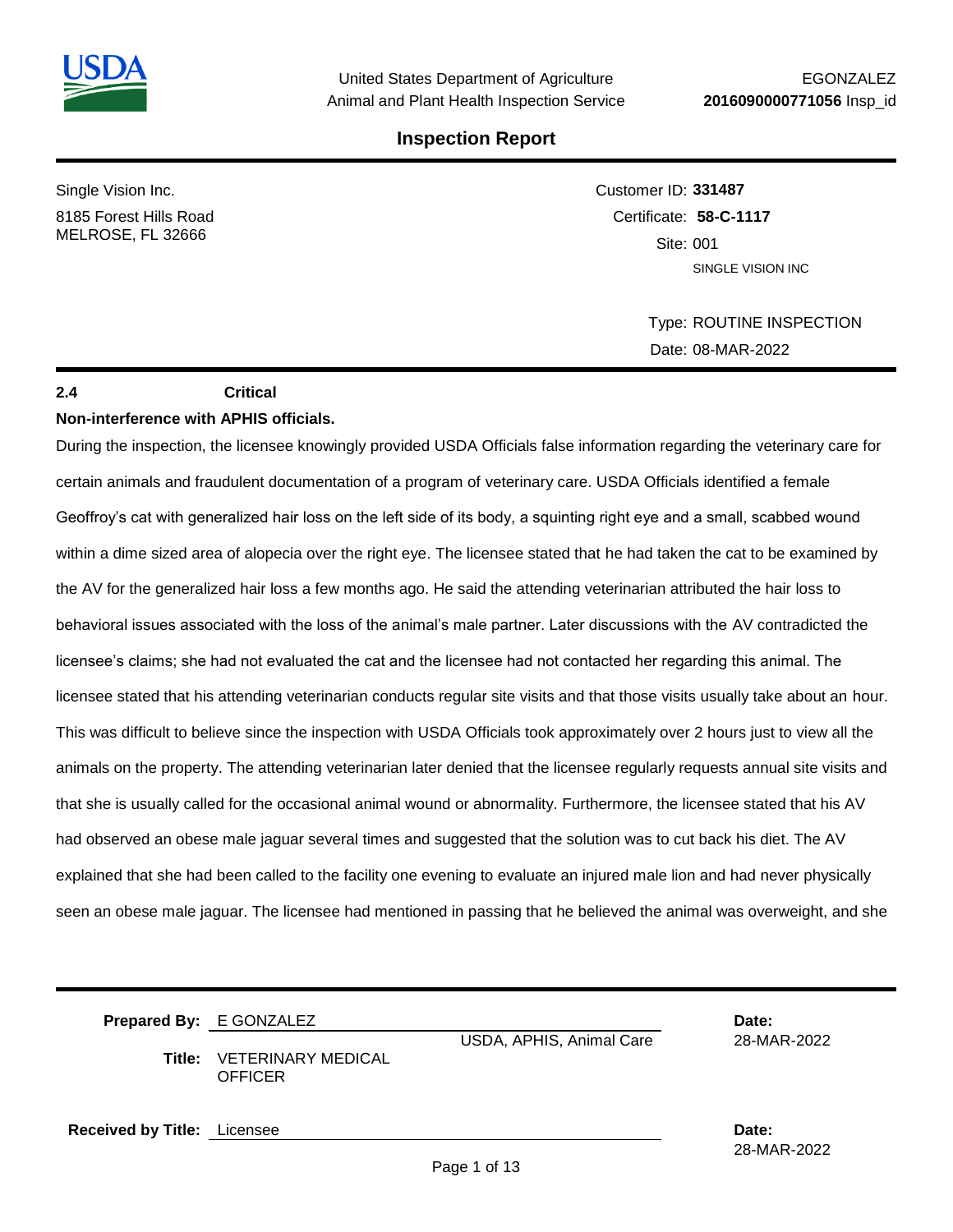suggested the first start would be to cut back his diet. No further follow up or thorough examination was conducted by the AV. Ultimately, discussions with the AV revealed that she had not been given a program of veterinary care to review and sign in over two years. The agreement as explained by the AV was that the licensee was supposed to alert the veterinarian whenever he acquired a new species of animal that was not included on the current program of veterinary care. She would then create a PVC specific to the new species. This review had not been conducted in approximately two years. Therefore, the PVCs provided during previous inspections have been fraudulently provided to USDA inspectors for a variety of species that the licensee has recently acquired. Furthermore, the licensee asked the AV if a veterinary student were to create the PVC, would she feel comfortable reviewing it and signing off. The AV agreed to that suggestion but has yet to receive a PVC to review.

Knowingly providing false information and fraudulent programs of veterinary care impedes USDA Officials ability to accurately assess animal welfare as well as the facility's ability to provide adequate veterinary care to the animals in its possession. Not only are these actions in violation of this section, but they also impede the working relationship between the licensee and the inspector. From this point forward, the licensee must cooperate with the inspection procedure.

#### **2.40 Direct**

#### **Attending veterinarian and adequate veterinary care (dealers and exhibitors).**

During a follow-up discussion with the attending veterinarian, the AV admitted that she had not reviewed or signed any programs of veterinary care for the licensee in over two years. USDA Officials reviewed the licensee's program of veterinary care for the species listed on the property – specifically the sections regarding the spotted hyena and the prairie dogs. The licensee stated that the attending veterinarian had reviewed and created these documents for these recent animal acquisitions. The suggested vaccination schedule included a yearly rabies vaccine; when USDA Officials asked if the attending veterinarian was comfortable with him giving vaccines, the licensee replied "Yes." During the inspection, USDA Official identified a female Geoffroy's cat with generalized hair loss on the left side of its

| Title:                             | <b>Prepared By: E GONZALEZ</b><br>VETERINARY MEDICAL<br><b>OFFICER</b> | USDA, APHIS, Animal Care | Date:<br>28-MAR-2022 |
|------------------------------------|------------------------------------------------------------------------|--------------------------|----------------------|
| <b>Received by Title:</b> Licensee |                                                                        |                          | Date:                |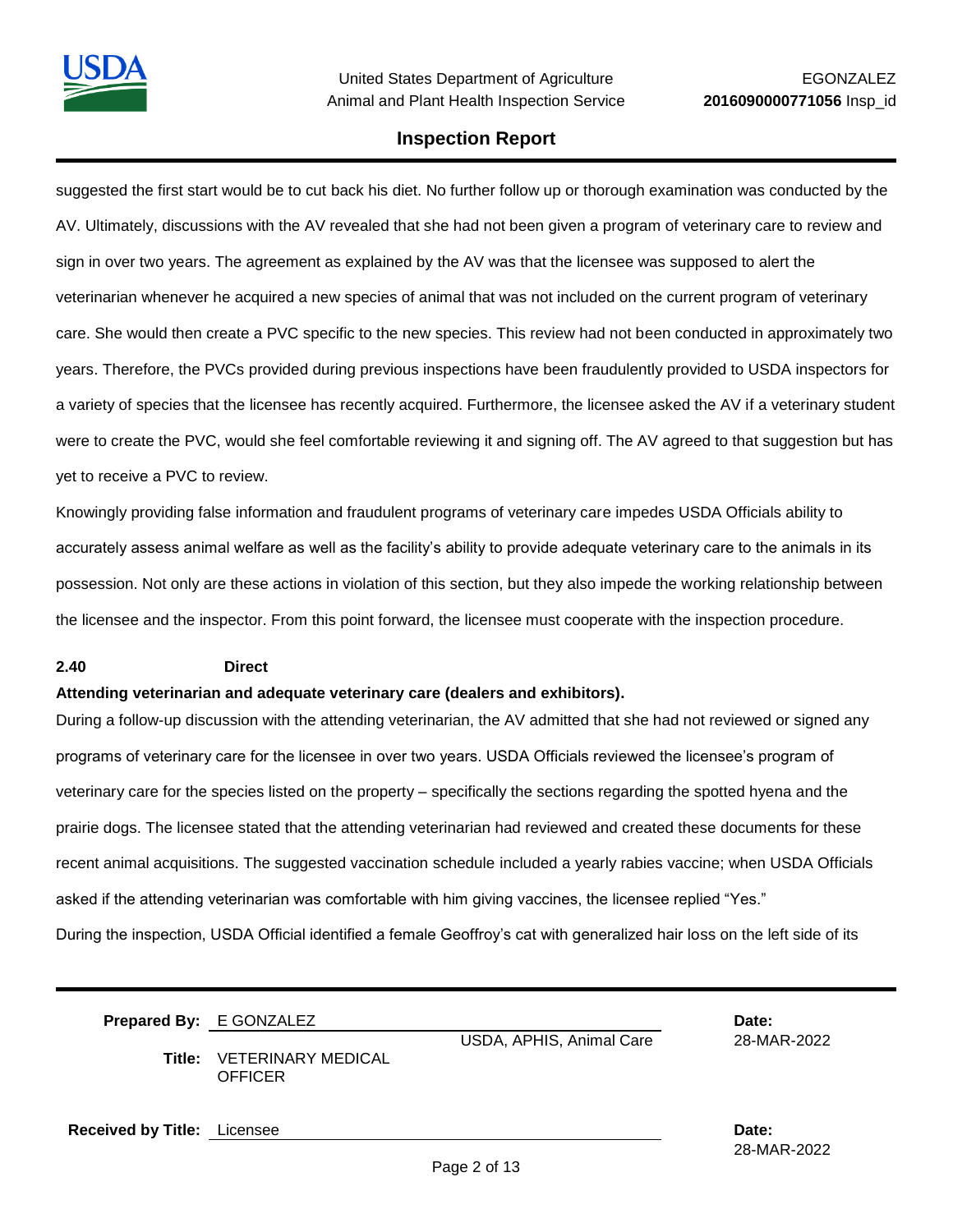body, a squinting right eye and a small, scabbed wound within a dime sized area of alopecia over the right eye. The licensee stated that he had taken the cat to be examined by the AV for the generalized hair loss a few months ago. He said the attending veterinarian attributed the hair loss to behavioral issues associated with the loss of the animal's male partner. The licensee admitted that the eye abnormality was new and had not been identified previously. Later discussions with the AV contradicted the licensee's claims; she had not evaluated the cat and the licensee had not contacted her regarding this animal. Furthermore, two geriatric female tigers were observed with ocular issues, neurologic signs and slim body weights. The licensee was asked if a quality-of-life discussion regarding these two animals had taken place with the attending veterinarian; the licensee did not respond. When asked if the attending veterinarian had been contacted regarding an obese male jaguar, the licensee explained that she had seen the animal several times and simply suggested cutting back the jaguar's diet. The licensee further commented that he had reached out to other facilities exhibiting the jaguar's siblings and said that those siblings also had weight issues. The attending veterinarian later explained that she had never physically examined a male jaguar but did admit that the licensee had asked her what he should do for an obese jaguar. She suggested cutting back his diet but was never asked to conduct a physical evaluation or thorough workup for the animal.

Most importantly, discussions with the attending veterinarian identified a complete lack of communication between the licensee and the attending veterinarian regarding proper veterinary care, nutritional and supplementation requirements, internal and external parasite control, and other aspects of animal care and use. The licensee does not have regularly scheduled visits by the attending veterinarian to the premises and routinely disregards the AV's medical advice. For example, the licensee previously contacted the attending veterinarian regarding a limping cougar. The AV requested that the licensee bring the animal into her clinic; however, the animal was never transported to the clinic. No follow up information regarding the animal's condition was communicated to the attending veterinarian. Additionally, the AV feels

|                                    | Prepared By: E GONZALEZ<br><b>Title: VETERINARY MEDICAL</b><br><b>OFFICER</b> | USDA, APHIS, Animal Care | Date:<br>28-MAR-2022 |
|------------------------------------|-------------------------------------------------------------------------------|--------------------------|----------------------|
| <b>Received by Title:</b> Licensee |                                                                               |                          | Date:                |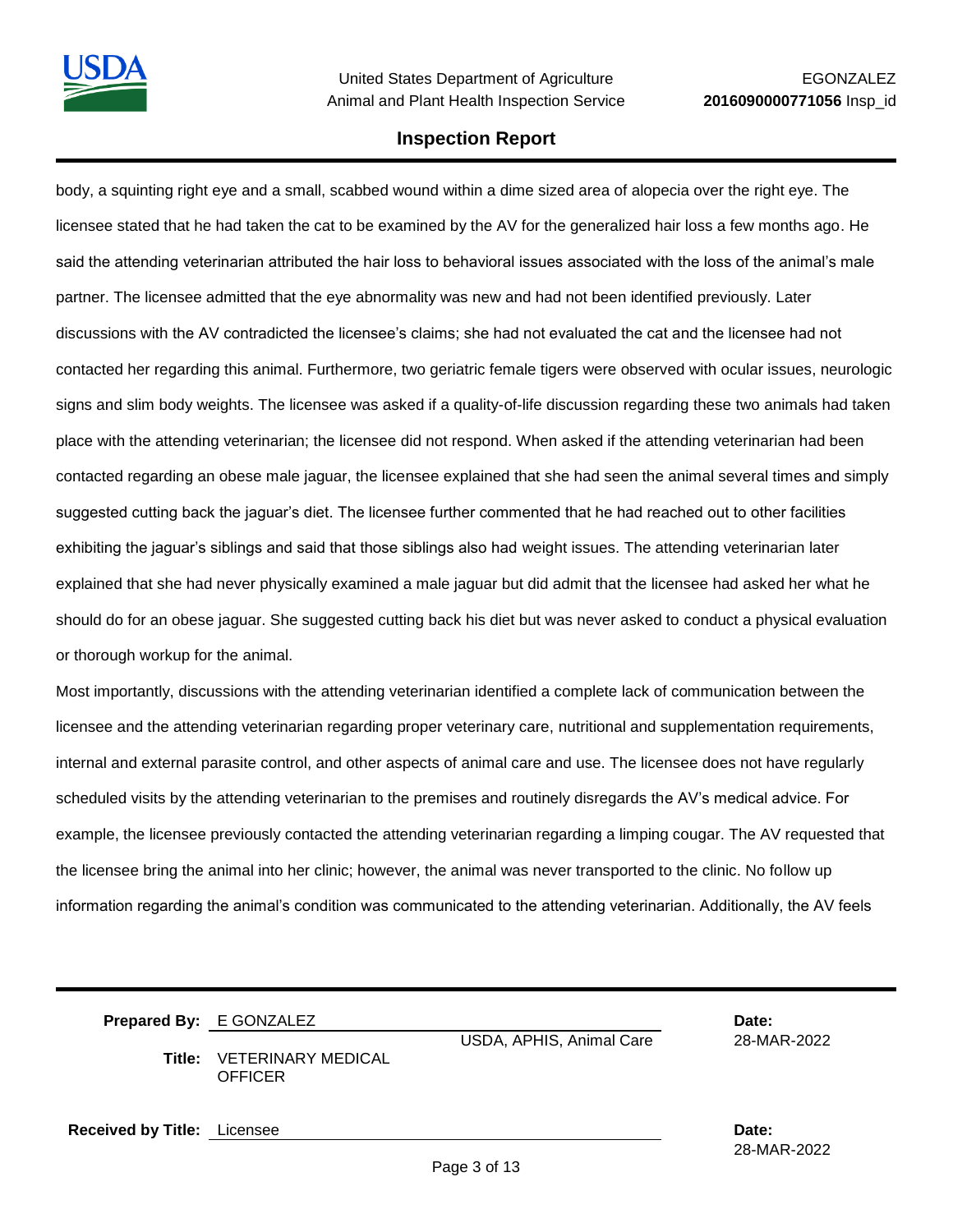

that the licensee's current facility is not conducive for performing proper routine physical examinations that would necessitate sedation and immobilization. There are no squeeze chutes or small lock outs where an animal could be safely sedated and evaluated. Conversely, the licensee is unable to transport the larger and more dangerous animals to the veterinary clinic for necessary medical care.

An authentic & current written program of veterinary care was not available for inspection. Abiding by a program of veterinary care that has not been reviewed and approved by the facility's attending veterinarian withholds adequate veterinary care from animals in the facility's care. Each exhibitor shall employ an attending veterinarian under formal arrangements that include a program of veterinary care and regularly scheduled visits to the premises of the exhibitor. Additionally, the exhibitor shall assure that the AV has appropriate authority to ensure the provision of adequate veterinary care and to oversee the adequacy of other aspects of animal care and use. The exhibitor shall provide the availability of appropriate facilities, personnel, equipment, and services to comply with the provisions of this subchapter. A mechanism of direct and frequent communication must be maintained so that timely and accurate information on problems of animal health, behavior, and well-being must be conveyed to the attending veterinarian.

Correct by March 22nd, 2022.

#### **2.131(c)(1) Critical**

#### **Handling of animals.**

The licensee exhibits dangerous animals in a manner that does not pose minimal risk of harm to the animals and to the public and without sufficient distance and/or barriers between the animal and the general viewing public so as to assure the safety of animals and the public.

• On January 4th, 2022, a member of the public posted a series of photos on social media of herself interacting with a juvenile black jaguar at the licensee's facility. There was not an identifiable method of effective restraint (i.e., a harness or collar) or established barrier in these photos with the public member and jaguar. According to the facility's records, the

|                                    | <b>Prepared By: E GONZALEZ</b><br>USDA, APHIS, Animal Care<br>Title: VETERINARY MEDICAL<br>OFFICER |  | Date:<br>28-MAR-2022 |
|------------------------------------|----------------------------------------------------------------------------------------------------|--|----------------------|
| <b>Received by Title:</b> Licensee |                                                                                                    |  | Date:                |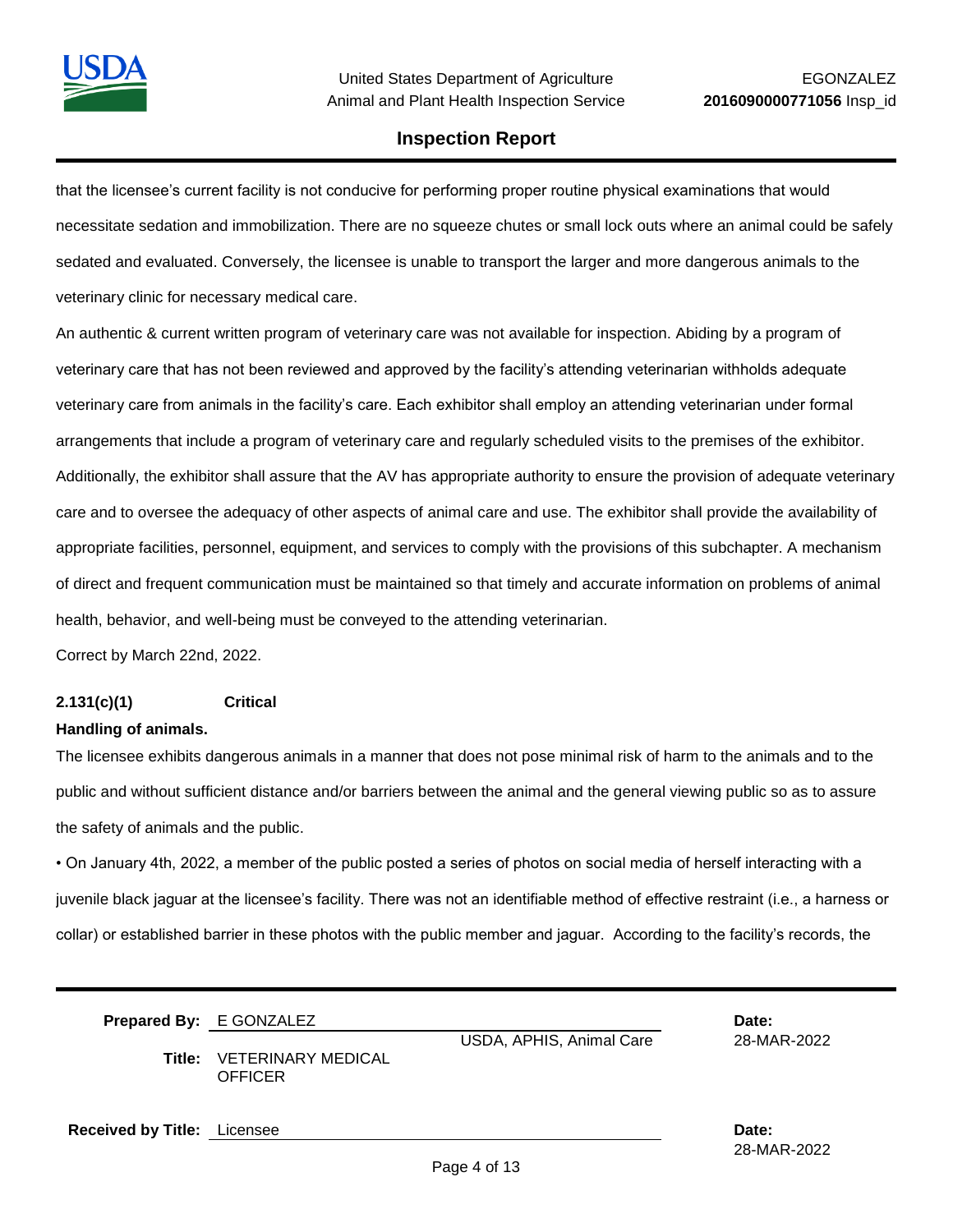

female jaguar is at least 6 months old.

• On December 23rd, 2021, a member of the public posted a series of photos on social media of herself touching and crouching down next to an adult female lion and an adult male jaguar at the licensee's facility. There was not an identifiable method of effective restraint (i.e., harness or collar) or established barrier in these photos with the public member, lion and jaguar.

• On December 6th, 2021, a member of the public posted a photo of himself and a friend crouching down and petting an adult male jaguar at the licensee's facility. There was not an identifiable method of effective restraint (i.e., a harness or collar) or established barrier in this photo with the public members and jaguar.

• On October 18th, 2021, a member of the public posted a photo of herself on social media petting and interacting with an adult male jaguar at the licensee's facility. There was not an identifiable method of effective restraint (i.e. a harness or collar) or established barrier in this photo with the public member and jaguar.

• On August 29th, 2021, a member of the public posted a photo of herself on social media interacting with an adult male lion at the licensee's facility. There was not an identifiable method of effective restraint (i.e. a harness or collar) or established barrier in this photo with the public member and lion.

• On August 20th, 2021, a member of the public posted a photo of himself on social media interacting with an adult male jaguar at the licensee's facility. There was not an identifiable method of effective restraint (i.e. a harness or collar) or established barrier in this photo with the public member and jaguar.

• On August 10th, 2021, a member of the public posted a photo of herself on social media interacting with an adult male lion at the licensee's facility. There was not an identifiable method of effective restraint (i.e. a harness or collar) or established barrier in this photo with the public member and lion.

• On July 25th, 2021, a member of the public posted photos of herself on social media interacting with an adult male lion

| Title:                             | <b>Prepared By: E GONZALEZ</b><br>VETERINARY MEDICAL<br><b>OFFICER</b> | USDA, APHIS, Animal Care | Date:<br>28-MAR-2022 |
|------------------------------------|------------------------------------------------------------------------|--------------------------|----------------------|
| <b>Received by Title:</b> Licensee |                                                                        |                          | Date:                |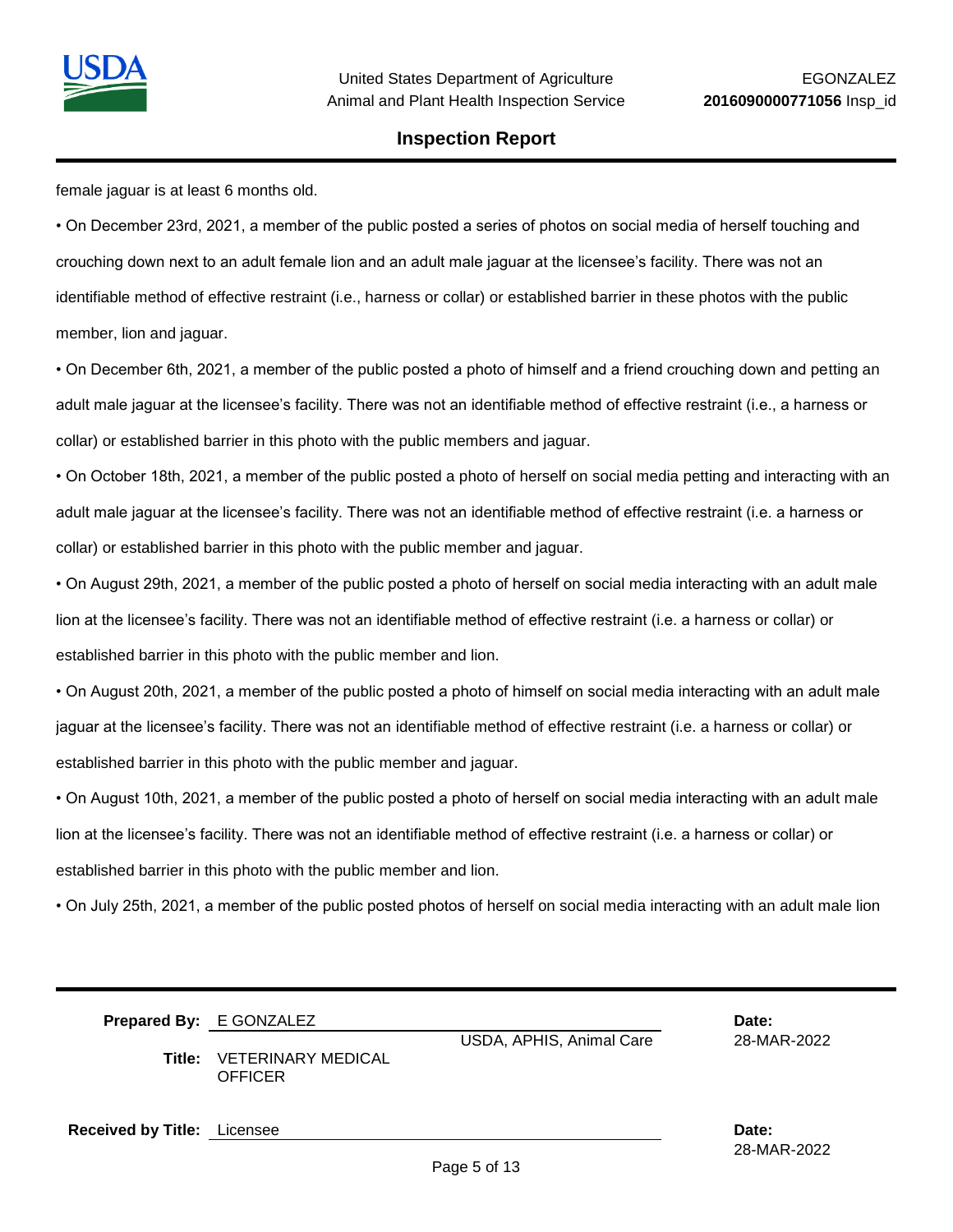and a juvenile female cougar at the licensee's facility. There was not an identifiable method of effective restraint (i.e. a harness or collar) or established barrier in these photos with the public member, lion and cougar.

• On July 24th, 2021, a member of the public posted a video of herself on social media interacting with two juvenile bear cubs at the licensee's facility. During the video, the bear cubs were seen continuously nipping at the public members' clothing, hands and hair. There are two individuals seen in the background that are present with the public member and intervene with the rowdy bears only after the animals have established a good grip on the lady's clothing and hair. There was not an identifiable method of effective restraint (i.e. a harness or collar) or established barrier in this video with the public member and bear cubs.

• On June 25th, 2021, a member of the public posted photos of herself on social media interacting with a juvenile lion at the licensee's facility. There was not an identifiable method of effective restraint (i.e. harness or collar) or established barrier in these photos with the public member and lion.

• On June 15th, 2021, a member of the public posted a photo and video of himself on social media interacting with a juvenile male jaguar and an adult lion at the licensee's facility. There was not an identifiable method of effective restraint (i.e. harness or collar) or established barrier in these photos with the public member, lion and jaguar.

• On June 6th, 2021, a member of the public posted photos and a video of herself on social media interacting with adult male and female lions at the licensee's facility. There was not an identifiable method of effective restraint (i.e. harness or collar) or established barrier in these photos/video with the public member and lions.

• On May 31st, 2021, a member of the public posted a video of himself on social media interacting with a juvenile lion at the licensee's facility. There was not an identifiable method of effective restraint (i.e. harness or collar) or established barrier in this video with the public member and lion.

• On May 31st, 2021, a member of the public posted a video of himself and others on social media interacting with various

|                                    | <b>Prepared By:</b> E GONZALEZ                     |                          | Date:       |
|------------------------------------|----------------------------------------------------|--------------------------|-------------|
|                                    | <b>Title: VETERINARY MEDICAL</b><br><b>OFFICER</b> | USDA, APHIS, Animal Care | 28-MAR-2022 |
| <b>Received by Title:</b> Licensee |                                                    |                          | Date:       |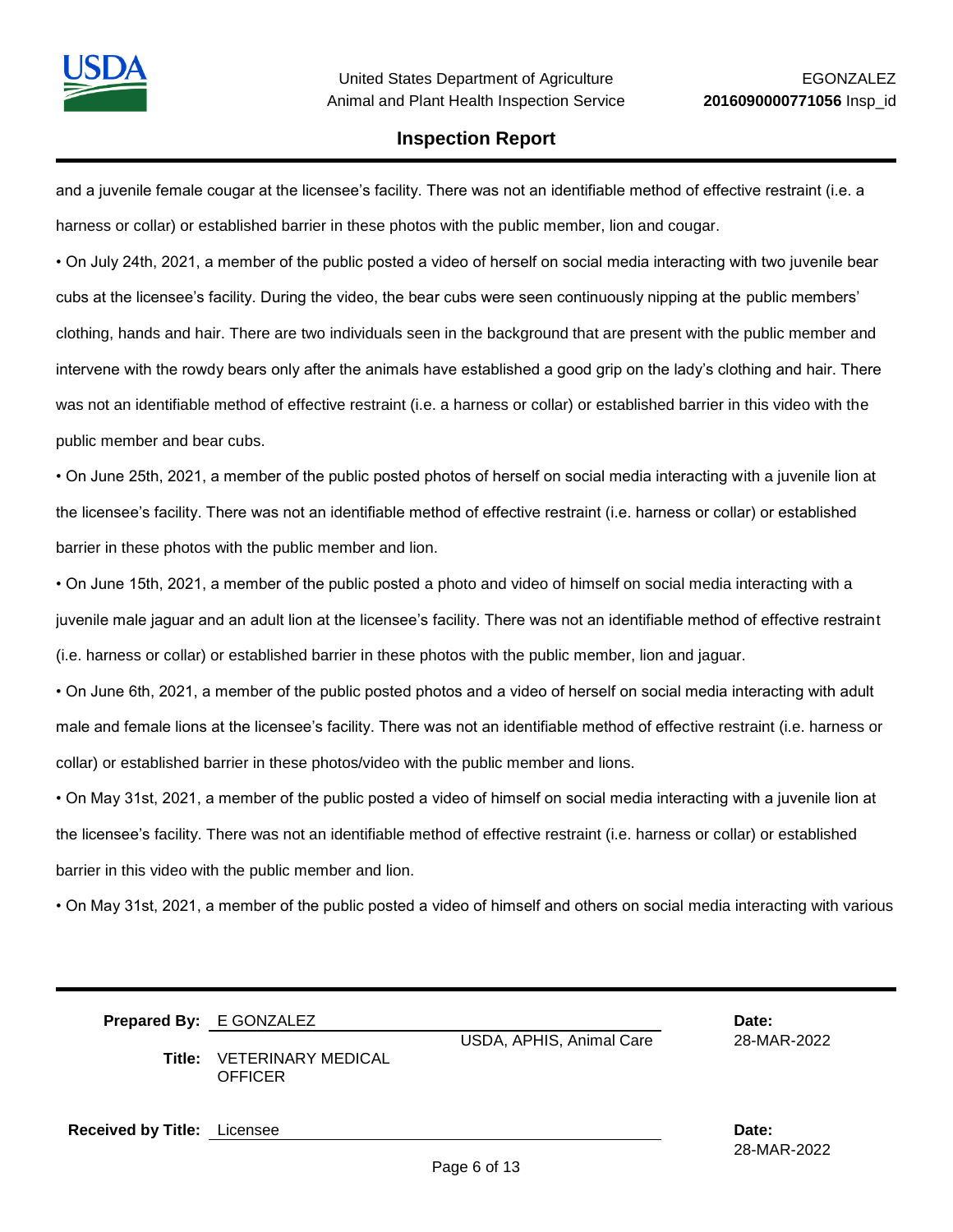

large species (juvenile jaguar, lions, cougar and adult male bear) at the licensee's facility. There was not an identifiable method of effective restraint (i.e. harness or collar) or established barrier in this video with the public members and big cats. The adult male bear was held within his enclosure however, the public member was videotaped touching his muzzle through the enclosure wire.

• On May 16th, 2021, a member of the public posted photos of herself on social media petting a juvenile male jaguar at the licensee's facility. There was not an identifiable method of effective restraint (i.e. harness or collar) or established barrier in these photos with the public member and jaguar.

• On April 10th, 2021, a member of the public posted photos of herself on social media petting an adult female lioness at the licensee's facility. There was not an identifiable method of effective restraint (i.e. harness or collar) or established barrier in these photos with the public member and lioness.

• On April 10th, 2021, a member of the public posted a photo of herself on social media petting an adult female lioness at the licensee's facility. There was not an identifiable method of effective restraint (i.e. harness or collar) or established barrier in this photo with the public member and lioness.

• On April 10th, 2021, a member of the public posted photos and videos of herself on social media petting an adult female lioness at the licensee's facility. There was not an identifiable method of effective restraint (i.e. harness or collar) or established barrier in these photos/videos with the public member and lioness.

• On April 4th, 2021, a member of the public posted photos of herself on social media interacting with a juvenile lioness at the licensee's facility. There was not an identifiable method of effective restraint (i.e. harness or collar) or established barrier in these photos with the public member and lioness.

• On March 28th, 2021, a member of the public posted a photo and video of herself on social media interacting with a juvenile male lion at the licensee's facility. There was not an identifiable method of effective restraint (i.e. harness or

| <b>Prepared By: E GONZALEZ</b>                     |                          | Date:       |
|----------------------------------------------------|--------------------------|-------------|
|                                                    | USDA, APHIS, Animal Care | 28-MAR-2022 |
| <b>Title: VETERINARY MEDICAL</b><br><b>OFFICER</b> |                          |             |
|                                                    |                          |             |

**Received by Title:** Licensee **Date:**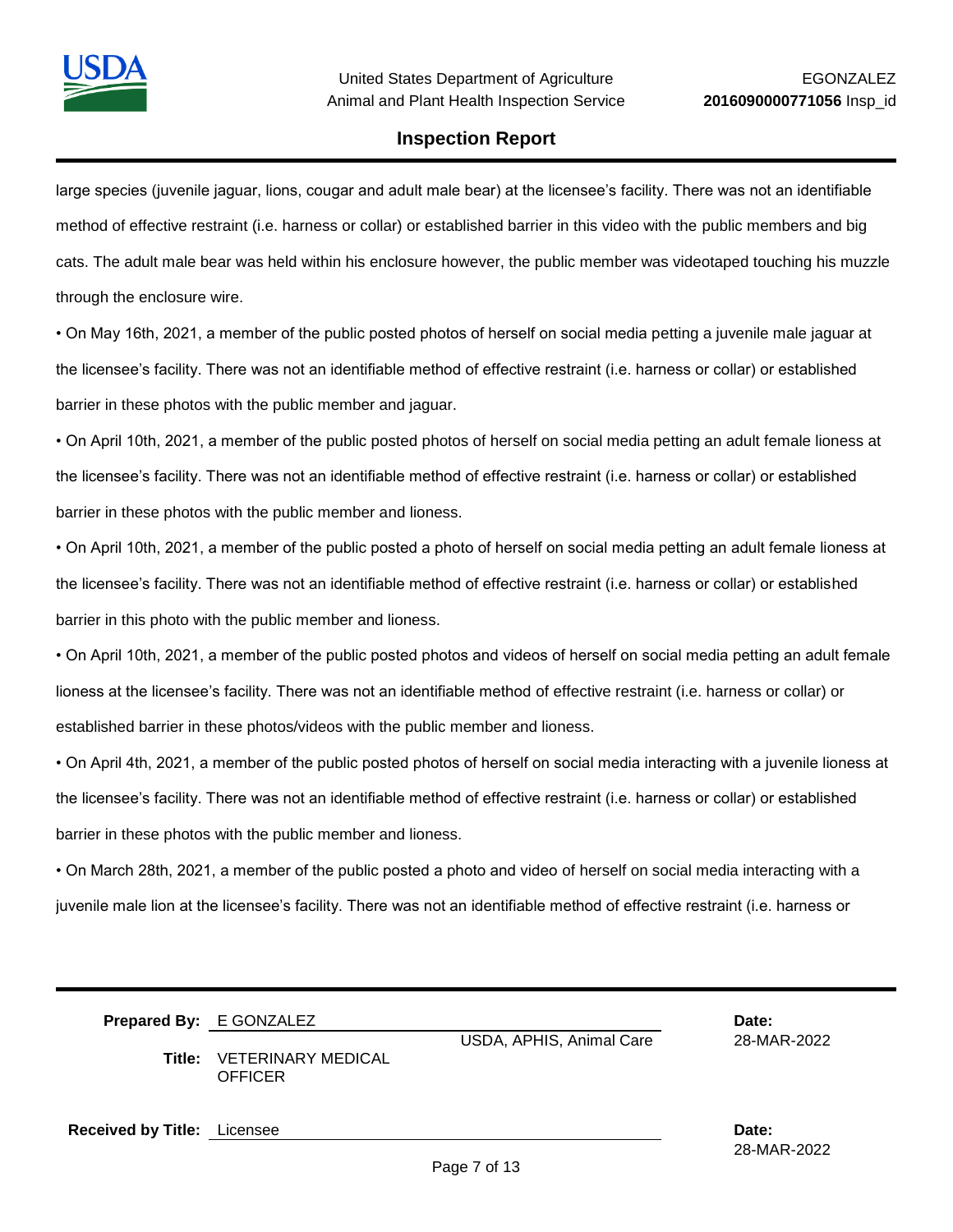

collar) or established barrier in the photo/video with the public member and lion.

• On March 21st, 2021, a member of the public posted a photo of herself on social media interacting with an adult male jaguar at the licensee's facility. There was not an identifiable method of effective restraint (i.e. harness or collar) or established barrier in the photo with the public member and jaguar.

• On March 17th, 2021, a member of the public posted a photo of herself on social media interacting with an adult male jaguar at the licensee's facility. There was not an identifiable method of effective restraint (i.e. harness or collar) or established barrier in the photo with the public member and jaguar.

• On March 16th, 2021, a member of the public posted a photo of herself on social media interacting with an adult male jaguar at the licensee's facility. There was not an identifiable method of effective restraint (i.e. harness or collar) or established barrier in the photo with the public member and jaguar.

• On March 14th, 2021, a member of the public posted a photo of herself on social media interacting with a juvenile female lion. There was not an identifiable method of effective restraint (i.e. harness or collar) or established barrier in the photo with the public member and lioness.

• On March 9th, 2021, a member of the public posted photos of himself on social media interacting with a juvenile male jaguar and juvenile lion at the licensee's facility. There was not an identifiable method of effective restraint (i.e. harness or collar) or established barrier in the photos with the public member, jaguar and lion.

• On February 15th, 2021, a member of the public posted photos of herself on social media hugging a juvenile female lion at the licensee's facility. There was not an identifiable method of effective restraint (i.e. harness or collar) or established barrier in the photos with the public member and lion.

• On February 14th, 2021, a member of the public posted photos of herself on social media petting a juvenile female lion at the licensee's facility. There was not an identifiable method of effective restraint (i.e. harness or collar) or established

|        | <b>Prepared By: E GONZALEZ</b>       |                          | Date:       |
|--------|--------------------------------------|--------------------------|-------------|
|        |                                      | USDA, APHIS, Animal Care | 28-MAR-2022 |
| Title: | VETERINARY MEDICAL<br><b>OFFICER</b> |                          |             |
|        |                                      |                          |             |

**Received by Title:** Licensee **Date:**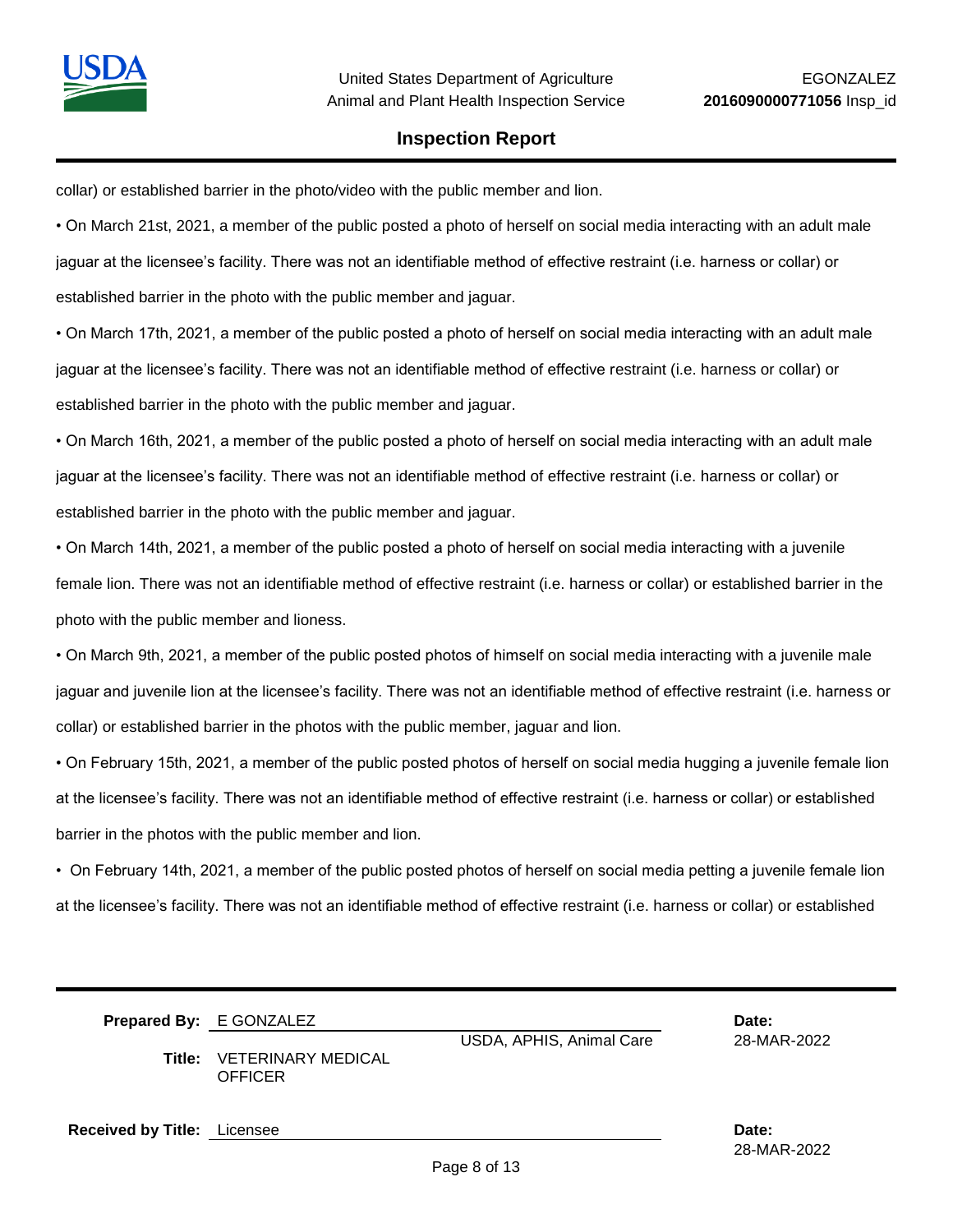

barrier in the photos with the public member and lioness.

• On January 9th, 2021, a member of the public posted videos and photos of himself on social media interacting with juvenile lions and a cougar. There was not an identifiable method of effective restraint (i.e. harness or collar) or established barrier in the photos with the public member and animals.

• On December 30th, 2020, a member of the public posted a video of himself on social media hugging a juvenile male jaguar at the licensee's facility. There was not an identifiable method of effective restraint (i.e. harness or collar) or established barrier in this photo.

• On November 29th, 2020, the licensee posted photos to the facility's social media page depicting an adolescent child swimming and walking around with two juvenile white lion cubs. There is an additional photo that shows an adult male public member standing next to a juvenile white lion on a wooden platform. There is no method of direct restraint (i.e. harness or collar) or an established public barrier in the photos with the public members and the lions.

• On July 16th, 2020, a member of the public posted a video of himself on social media interacting with an adult male bear at the licensee's facility. The bear was contained in its enclosure; however, the public member was allowed to stand close enough for the bear to allegedly reach through the enclosure wire and remove the public member's sunglasses from his neck. There was not an identifiable and effective public barrier in the video.

USDA Officials showed the licensee an assortment of these social media photos with individuals handling big cats over the age of 12 weeks. The licensee admitted that the facility occasionally uses volunteers with previous exotic animal experience but could not provide any documentation of their previous experience or volunteer paperwork. One of the more frequent volunteers was identified by the licensee as a veterinary student at the local CVM and had a provisional permit to work under the licensee's state permit. After speaking with admissions at the local CVM, this individual was identified as an undergraduate pre-veterinary student with no formal veterinary training. The second frequent volunteer

|                                    | <b>Prepared By: E GONZALEZ</b><br><b>Title: VETERINARY MEDICAL</b><br><b>OFFICER</b> | USDA, APHIS, Animal Care | Date:<br>28-MAR-2022 |
|------------------------------------|--------------------------------------------------------------------------------------|--------------------------|----------------------|
| <b>Received by Title:</b> Licensee |                                                                                      |                          | Date:                |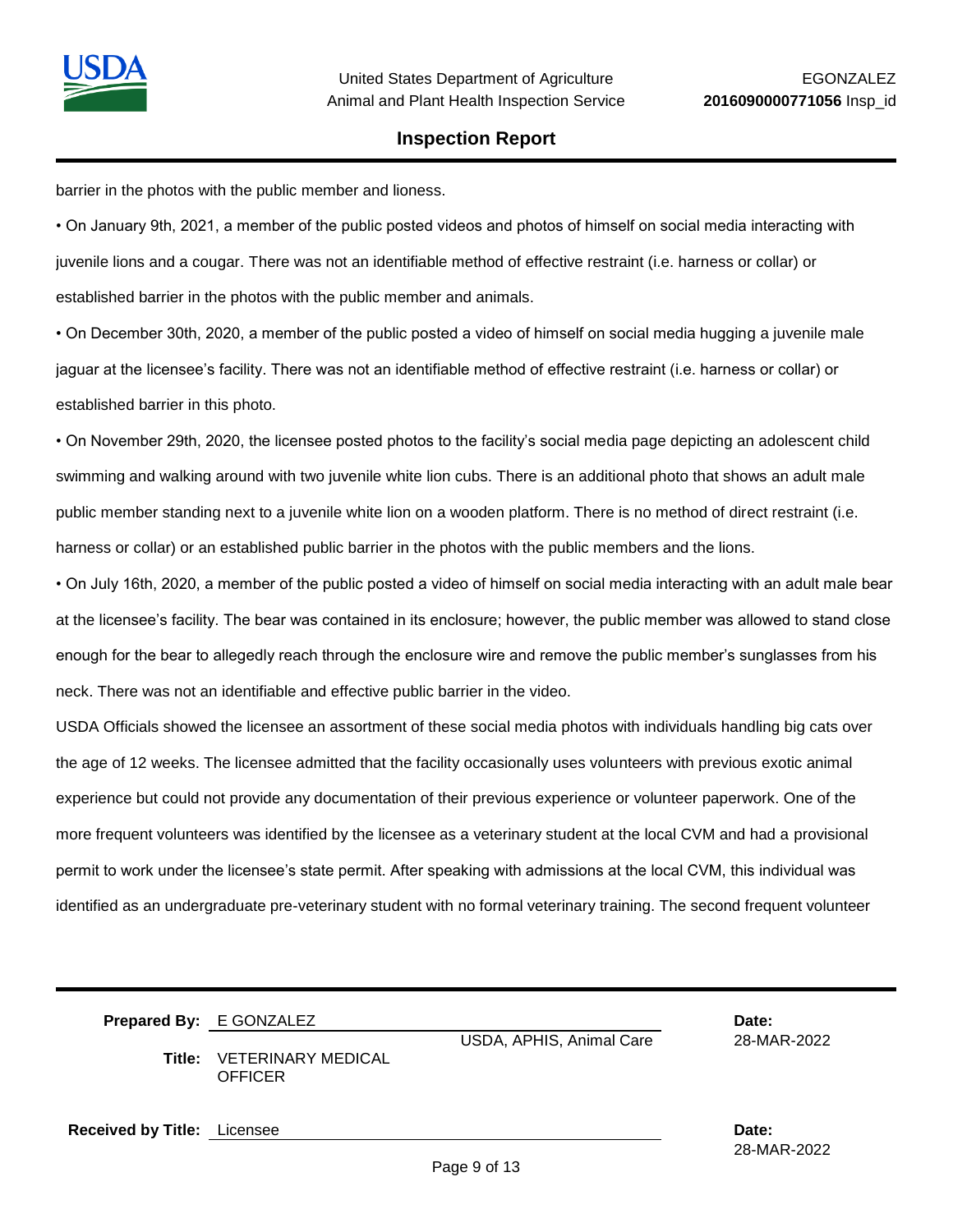has over 5 years of experience as a zookeeper at a USDA regulated facility. There was no paperwork identifying experience requirements for these volunteers, their duties and responsibilities or any SOPs for handling and interacting with the animals on the premises. The licensee also admitted that some of the individuals depicted in the social media photos are former or current employees of other USDA regulated facilities but are not employees or volunteers for Single Vision. Furthermore, the licensee allows family members, personal friends and other exotic animal exhibitors to interact with dangerous animals over 12 weeks of age without being under the direct control of a knowledgeable and experienced animal handler. At approximately 12 weeks of age, dangerous animals, such as tigers, lions, bears, and wolves become too big, too fast and too strong to be used public contact.

During public exhibition, any animal must be handled so that there is minimal risk of harm to the animal and to the public with sufficient distance and/or barriers between the animal and the general viewing public so as to assure the safety of animals and the public. The facility should ensure the well-being of both parties by not allowing members of the public to handle potentially dangerous animals. Additionally, the facility's volunteers and/or employees should be readily identifiable and have the appropriate documentation showing their training/experience with handling dangerous animals. Correct prior to the next public interaction.

#### **3.125 Repeat**

#### **Facilities, general.**

USDA Officials identified several enclosures in need of repair.

• There was an exposed metal fence sub-floor in many of animal enclosures on the property. Some portions of the fence were flush with the sand/dirt while others left metal protrusions exposed due to the changes in substrate height. Enclosures housing two new guinea singing dogs, two wolves, one spotted hyena, five ringtail lemurs, one jaguar and cougar, one leopard, two African crested porcupines, two tigers, a jaguar and lion, and the two exercise yards have areas in need of attention.

|                                    | <b>Prepared By: E GONZALEZ</b><br>Title: VETERINARY MEDICAL<br><b>OFFICER</b> | USDA, APHIS, Animal Care | Date:<br>28-MAR-2022 |
|------------------------------------|-------------------------------------------------------------------------------|--------------------------|----------------------|
| <b>Received by Title:</b> Licensee |                                                                               |                          | Date:<br>28-MAR-2022 |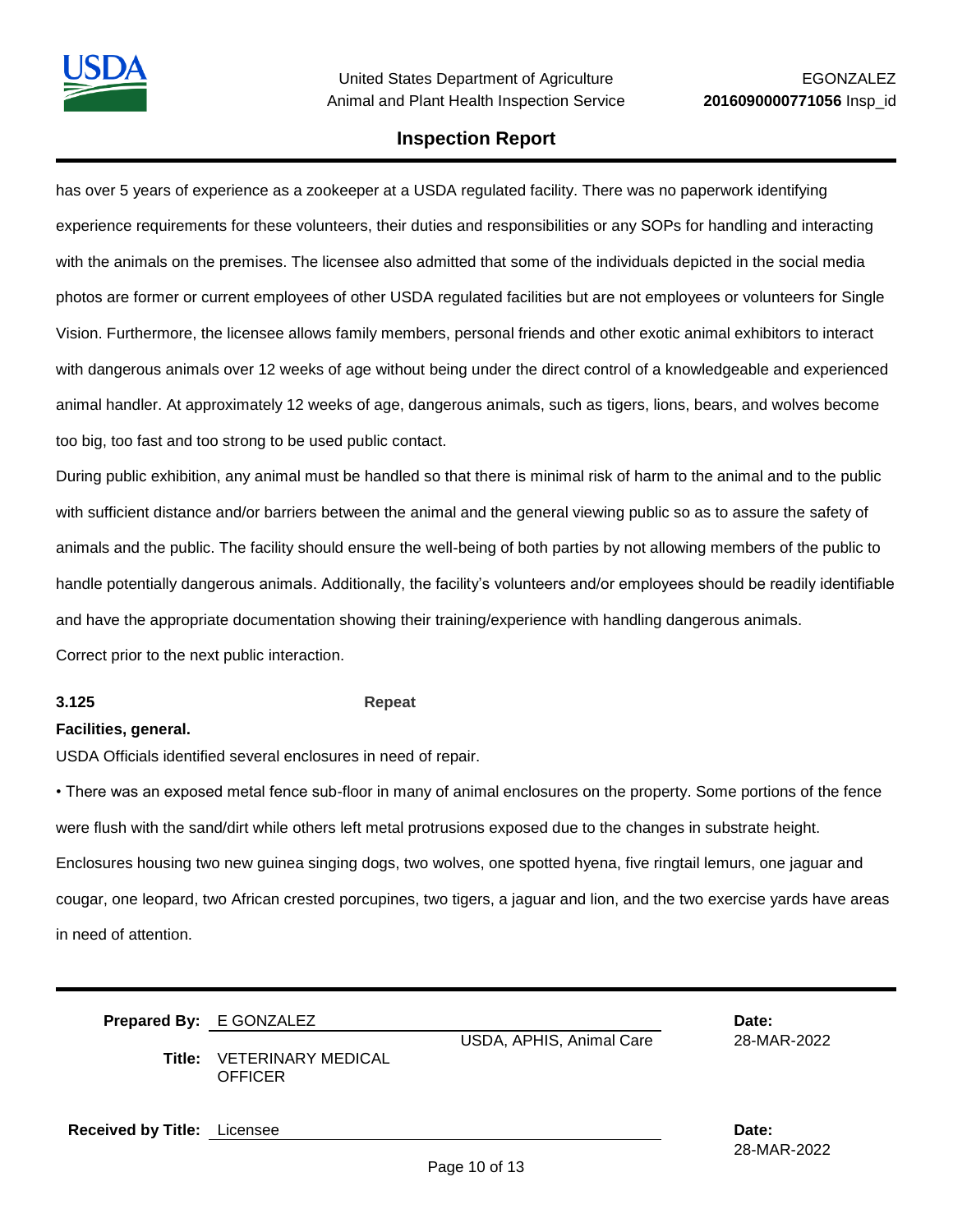• An enclosure housing one coatimundi had a wooden platform where one of the edges had come apart from the 2x4 below. There was an exposed screw still in the 2x4.

• An enclosure housing one kinkajou had an exposed screw approximately 2 inches in length positioned down from the wooden board above. The screw was meant to hold a climbing branch in place but the branch had broken free.

• An enclosure housing five ringtail lemurs contained a wooden platform that was separating from its base. The plywood portion of the platform was deteriorating from exposure to the elements and animals. There were also two long (approximately 2in) screws sticking out of the 2x4 portion of the platform.

• An enclosure housing one Geoffroy's cat had a wooden platform with a worn away section in front of the den opening. Portions of the wood 2x4 were completely scratched away leaving splintered holes.

• An enclosure housing a tiger and lion had a den box with a small bottom corner section of its plywood missing.

• An enclosure housing one black leopard had a den box with a section of its plywood roof caved in. The roof the den no longer provided adequate protection from the elements.

• An enclosure housing two bears, one tiger and a lion had a loose door hinge on the door to the enclosure. The top two hinges were still intact and two metal chains were being used as additional security measures; however, the door stood slightly ajar.

• One of the two den boxes for two African Crested Porcupines had a small hole in the plywood that appears to have been chewed away. Additionally, approximately 75% of the substrate of the enclosure had been dug away exposing the metal wire subfloor. The openings of the wire were approximately 2in by 4in and posed an entrapment risk.

• An enclosure housing 3 silver foxes and 1 red fox had sections of the metal wire subfloor exposed due to the animals digging. The openings of the wire were approximately 2in by 4in and posed an entrapment risk.

• The licensee currently houses an adolescent female spotted hyena within his personal residence. The animal has free

|                                    | Prepared By: E GONZALEZ                     | USDA, APHIS, Animal Care | Date:<br>28-MAR-2022 |
|------------------------------------|---------------------------------------------|--------------------------|----------------------|
| Title:                             | <b>VETERINARY MEDICAL</b><br><b>OFFICER</b> |                          |                      |
| <b>Received by Title:</b> Licensee |                                             |                          | Date:                |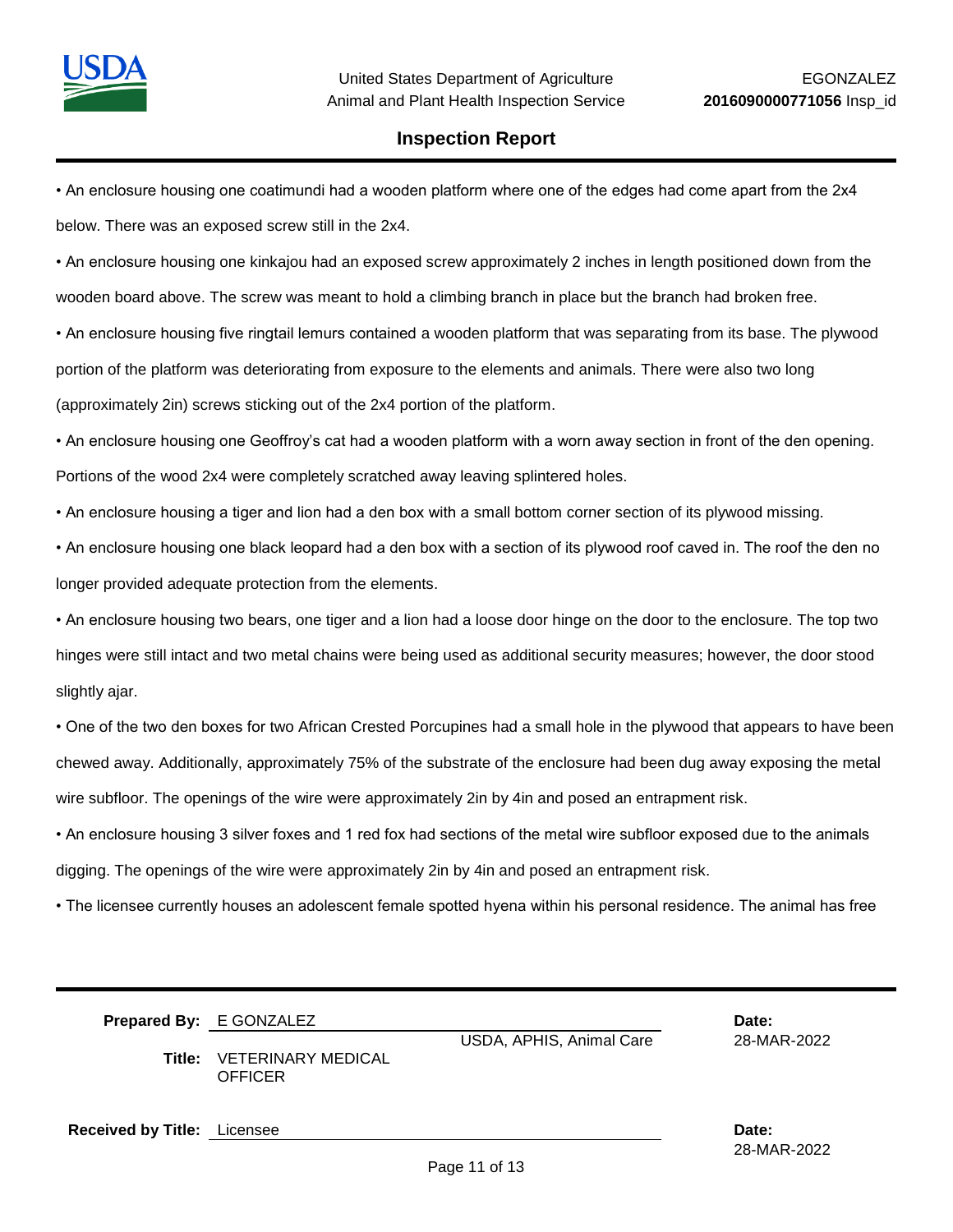

access to the home when the licensee is home. There are numerous dangers in a house setting that can cause harm and/or death including exposed electrical cords and many chewing surfaces that could potentially become foreign body concerns.

Exposed screws and defective wood pose injury hazards to the animals that have access to these defects. Loose door hinges affect the enclosures' integrity and its ability to safely contain the animals. The facility must be constructed of such material and of such strength as appropriate for the animals involved. The indoor and outdoor housing facilities shall be structurally sound and shall be maintained in good repair to protect the animals from injury and to contain the animals. Appropriate housing for the species must be provided and maintained to prevent injury or death to the animals possessed by the licensee.

#### **3.131(a)**

#### **Sanitation.**

USDA Officials identified two areas in need of additional cleaning. An enclosure housing two oriental small-clawed otters had an accumulation of feces, mud and leftover food portions behind the den box. The two small holes in the enclosures that acted as a drainage system were clogged and did not allow the accumulations to flow out during hose downs. Additionally, an enclosure housing a Geoffroy's cat had a build up of feces and leftover food products directly adjacent to the den box outside of the enclosure fence. This had attracted numerous flying insects to the location. All enclosures shall be kept clean to reduce odors, disease hazards, and reduce pests. Correct by March 14th, 2022.

This inspection and exit interview were conducted with the licensee and authorized personnel.

|                                    | <b>Prepared By: E GONZALEZ</b><br><b>Title: VETERINARY MEDICAL</b><br><b>OFFICER</b> | USDA, APHIS, Animal Care | Date:<br>28-MAR-2022 |
|------------------------------------|--------------------------------------------------------------------------------------|--------------------------|----------------------|
| <b>Received by Title:</b> Licensee |                                                                                      |                          | Date:                |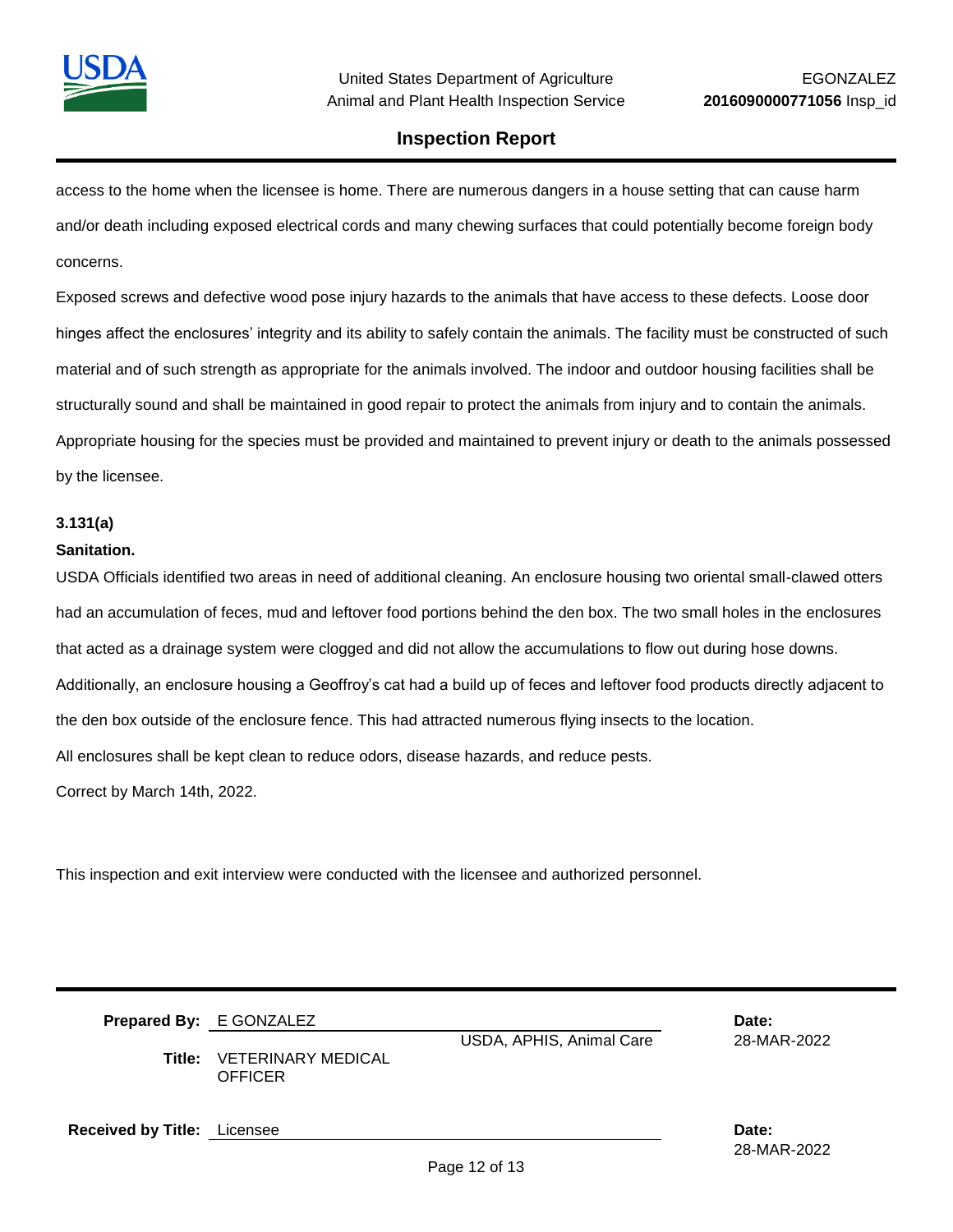

Additional Inspectors:

KRISTIN NAPOLI, SUPERVISORY ANIMAL CARE SPECIALIST

TANESHA WILKINS, SACS

|                                    | <b>Prepared By: E GONZALEZ</b><br><b>Title: VETERINARY MEDICAL</b><br><b>OFFICER</b> | USDA, APHIS, Animal Care | Date:<br>28-MAR-2022 |
|------------------------------------|--------------------------------------------------------------------------------------|--------------------------|----------------------|
| <b>Received by Title:</b> Licensee |                                                                                      |                          | Date:                |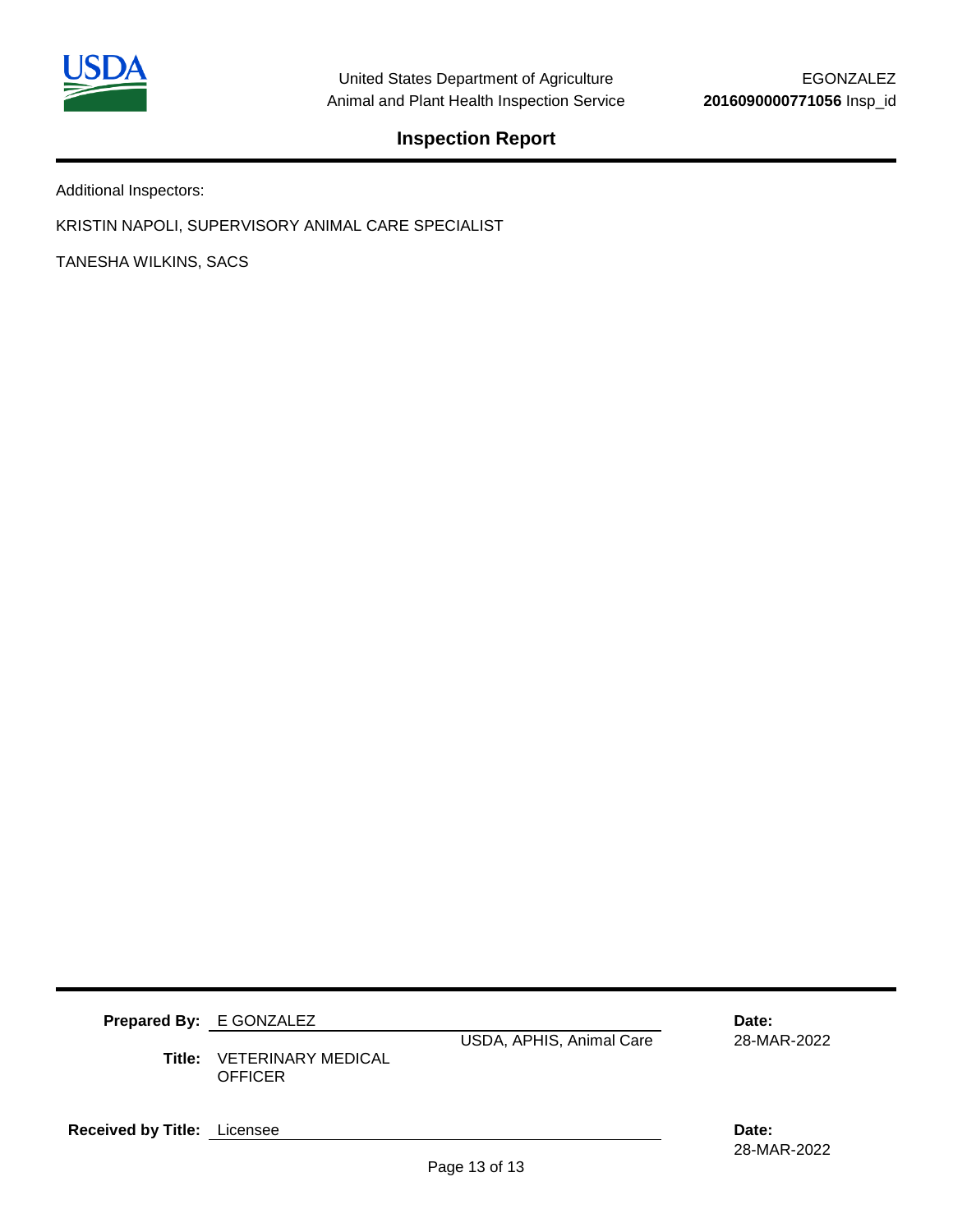

United States Department of Agriculture Customer: 331487 Animal and Plant Health Inspection Service Inspection Date: 08-Mar-2022

# **Species Inspected**

| Cust No | Cert No   | Site | Site Name         | Inspection  |
|---------|-----------|------|-------------------|-------------|
| 331487  | 58-C-1117 | 001  | SINGLE VISION INC | 08-MAR-2022 |

| Count<br>000004 | <b>Scientific Name</b><br>Canis lupus hallstromi | <b>Common Name</b><br><b>NEW GUINEA SINGING DOG</b> |
|-----------------|--------------------------------------------------|-----------------------------------------------------|
| 000002          | Canis lupus                                      | GRAY WOLF / GREY WOLF /<br><b>TIMBER WOLF</b>       |
| 000002          | Aonyx cinereus                                   | ORIENTAL SMALL-CLAWED<br><b>OTTER</b>               |
| 000010          | Potos flavus                                     | <b>KINKAJOU</b>                                     |
| 000001          | Crocuta crocuta                                  | <b>SPOTTED HYENA</b>                                |
| 000003          | Capra hircus                                     | DOMESTIC GOAT                                       |
| 000003          | Nasuella olivacea                                | <b>MOUNTAIN COATI</b>                               |
| 000001          | Panthera pardus                                  | <b>LEOPARD</b>                                      |
| 000007          | Ursus arctos syriacus                            | <b>SYRIAN BROWN BEAR</b>                            |
| 000005          | Lemur catta                                      | RING-TAILED LEMUR                                   |
|                 |                                                  | PUMA / MOUNTAIN LION /                              |
| 000004          | Puma concolor                                    | <b>COUGAR</b>                                       |
| 000002          | Leptailurus serval                               | <b>SERVAL</b>                                       |
| 000006          | Panthera leo                                     | <b>LION</b>                                         |
| 000001          | Leopardus geoffroyi                              | <b>GEOFFROY'S CAT</b>                               |
| 000002          | Panthera onca                                    | <b>JAGUAR</b>                                       |
| 000008          | Panthera tigris                                  | <b>TIGER</b>                                        |
| 000004          | Vulpes zerda                                     | <b>FENNEC FOX</b>                                   |
| 000001          | Lynx rufus                                       | <b>BOBCAT</b>                                       |
| 000001          | Caracal caracal                                  | <b>CARACAL</b>                                      |
| 000001          | Aotus trivirgatus                                | THREE-STRIPED NIGHT MONKEY                          |
|                 |                                                  | / OWL MONKEY                                        |
| 000001          | Procyon lotor                                    | <b>RACCOON</b>                                      |
| 000001          | Felis sp                                         | DOMESTIC X EXOTIC CAT<br><b>HYBRID</b>              |
| 000006          | Oryctolagus cuniculus                            | DOMESTIC RABBIT / EUROPEAN<br><b>RABBIT</b>         |
| 000001          | Ursus americanus                                 | NORTH AMERICAN BLACK BEAR                           |
| 000002          | Hystrix cristata                                 | AFRICAN CRESTED PORCUPINE                           |
| 000002          | Cynomys ludovicianus                             | <b>BLACK-TAILED PRAIRIE DOG</b>                     |
|                 |                                                  | RED FOX (INCLUDES SILVER FOX                        |
| 000004          | <b>Vulpes vulpes</b>                             | & CROSS FOX)                                        |
|                 |                                                  | DOMESTIC PIG / POTBELLY PIG /                       |
| 000003          | Sus scrofa domestica                             | <b>MICRO PIG</b>                                    |
| 000088          | <b>Total</b>                                     |                                                     |